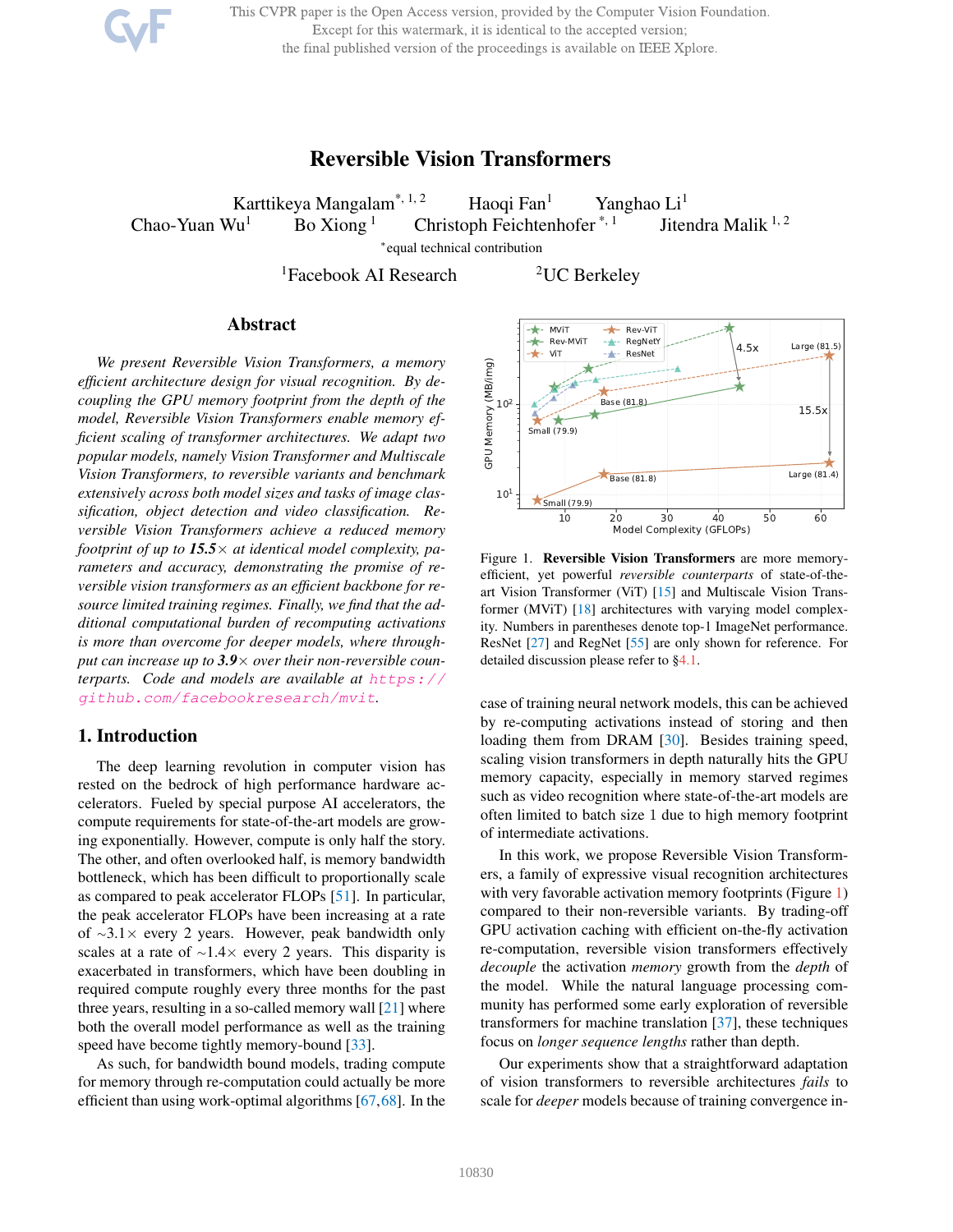<span id="page-1-0"></span>stabilities due to internal sub-block residual connections.

In this work, we reconfigure the residual paths in Vision Transformers (ViT) [\[15\]](#page-8-1) and Multiscale Vision Transformers (MViT) [\[18\]](#page-8-2) to overcome this issue. We further find that reversible structures have stronger inherent regularization and therefore, we use a lighter augmentation recipe (repeated augmentation, augmentation magnitude and stochastic depth) and lateral connections between residual blocks.

We benchmark extensively across image recognition tasks such as image classification and object detection as well as video classification, across all of which, reversible vision transformers have competitive performance to their non-reversible counterparts suffering negligible to no performance decay. Moreover, reversible models have extremely favorable per-image memory footprint, saving 15.5 $\times$  on the ViT-Large model and 2.3 $\times$  on the MViT-Base model with reversible training.

In summary, our contributions are three-fold.

(*i*) We propose Reversible Vision Transformer (Rev-ViT) and Reversible Multiscale Vision Transformers (Rev-MViT), memory efficient reversible adaptations of state-of-the-art visual recognition backbones.

(*ii*) We observe reversible transformers to have a stronger inherent regularization than vanilla networks. Hence, we develop new training recipes by adapting the original recipes with different repeated augmentations, augmentation magnitudes and drop path rate to match the performance of their non-reversible counterparts.

(*iii*) We benchmark our models across several tasks: image classification, object detection and action recognition, across accuracy, memory, maximum training batch size and model complexity. In particular, at matched complexity (FLOPs/parameters) and final accuracy specifications, Rev-ViT-B and Rev-ViT-L train with per image memory footprints that are  $7.6 \times$  and  $15.5 \times$  lighter than ViT-B and ViT-L respectively. Further, we show how *deep* reversible networks can achieve up to  $3.9\times$  higher throughput than their non-reversible counterparts.

# 2. Related Work

Transformers are a popular network structure that were first proposed for natural language applications [\[65\]](#page-10-2) and now are widely used in all areas of deep learning such as Reinforcement Learning [\[7\]](#page-8-4), Speech [\[40\]](#page-9-5), Music [\[31\]](#page-9-6), multi-modal learning [\[34\]](#page-9-7) and recently, in traditional vision tasks [\[15\]](#page-8-1) as well. Since their introduction, Vision Transformers have experienced enthusiastic adoption and have been applied to several visual recognition tasks [\[15,](#page-8-1) [60,](#page-10-3) [61\]](#page-10-4) using priors such as multi-scale feature hierarchies [\[18,](#page-8-2) [23,](#page-8-5) [47,](#page-9-8)[66,](#page-10-5)[72\]](#page-10-6) and local structure modelling [\[9,](#page-8-6)[14,](#page-8-7)[47\]](#page-9-8). Further, vision transformers have also been generalized for action recognition and detection in videos [\[1,](#page-8-8) [3,](#page-8-9) [18,](#page-8-2) [47,](#page-9-8) [49,](#page-9-9) [50\]](#page-9-10).

However, a crucial problem with scaling up transformer

models is the growth of required GPU memory with depth. This linear growth in memory is prohibitive to the development of very deep models since the batch size needs to be reduced considerably to be able to accommodate storing the intermediate activations on GPU. This problem is exacerbated in video models which process very large input tensors and are often trained with batch size 1 even for shallower depths. A potential systems-level solution to scale up conventional transformer architectures is model parallelism [\[10\]](#page-8-10) that puts different parts of the model on different GPUs. However in practice, it is quite slow and requires special high bandwith network infrastructure because of huge across device traffic.

In this work, we use Vision Transformers [\[15\]](#page-8-1) and Multiscale Vision Transformers [\[18\]](#page-8-2) as our base models and propose their reversible transformer version that decouple the memory requirement from depth of the model. This facilitates saving GPU memory and allows training with much higher batch size, and consequently, to preserve or even *increase* training throughput of deep non-reversible models.

Reversible Architectures are a family of neural network architectures that are based on the NICE [\[12,](#page-8-11) [13\]](#page-8-12) reversible transformation model which are the precursors of the modern day generative flow based image generation architectures [\[29,](#page-8-13) [36\]](#page-9-11). Based on the NICE invertible transformations, Gomez *et al*. [\[22\]](#page-8-14) propose a Reversible ResNet architecture that employs the reversible transformation [\[12\]](#page-8-11) for memory-efficient image classification in ResNets [\[26\]](#page-8-15). An interesting line of work builds upon the Reversible ResNets ideas proposing better reversible CNN models using ODE characterizations [\[6,](#page-8-16) [38,](#page-9-12) [56\]](#page-9-13), momentum [\[38,](#page-9-12) [56\]](#page-9-13), layer-wise inversion [\[24\]](#page-8-17), fourier transform based inversion [\[20\]](#page-8-18) and fixed point iteration based inversion [\[2,](#page-8-19) [57\]](#page-9-14). Reversible CNNs have been applied to several traditional image tasks such as compression [\[45\]](#page-9-15), reconstruction [\[42\]](#page-9-16), retrieval [\[41\]](#page-9-17), and denoising [\[32,](#page-9-18) [46\]](#page-9-19) as well as to compressed sensing [\[58\]](#page-9-20), compact resolution [\[71\]](#page-10-7), image to image translation [\[64\]](#page-10-8), remote sensing [\[53\]](#page-9-21), medical image segmentation [\[52,](#page-9-22) [70\]](#page-10-9) and MRI reconstruction [\[54\]](#page-9-23). Reversible transformation have also been adapted to other networks such as RNNs [\[48\]](#page-9-24), Unet [\[4,](#page-8-20) [16\]](#page-8-21), Masked Convolutional Networks [\[57\]](#page-9-14) and 1000-layer deep Graph Neural Networks [\[39\]](#page-9-25). Some early attempts have also been made to adapt the reversible transformation to the NLP domain, initiated by Kiatev *et al*. [\[37\]](#page-9-4) and built upon in [\[73,](#page-10-10) [74\]](#page-10-11) for machine translation.

However, word-level input partitioning contains much richer semantic content than patch level image partitioning and NLP transformers tend to be focusing on longer sequences with a wider but shallower network. For example, Kiatev *et al*. [\[37\]](#page-9-4) focus on expanding on the input sequence dimension rather than depth and without benchmarking on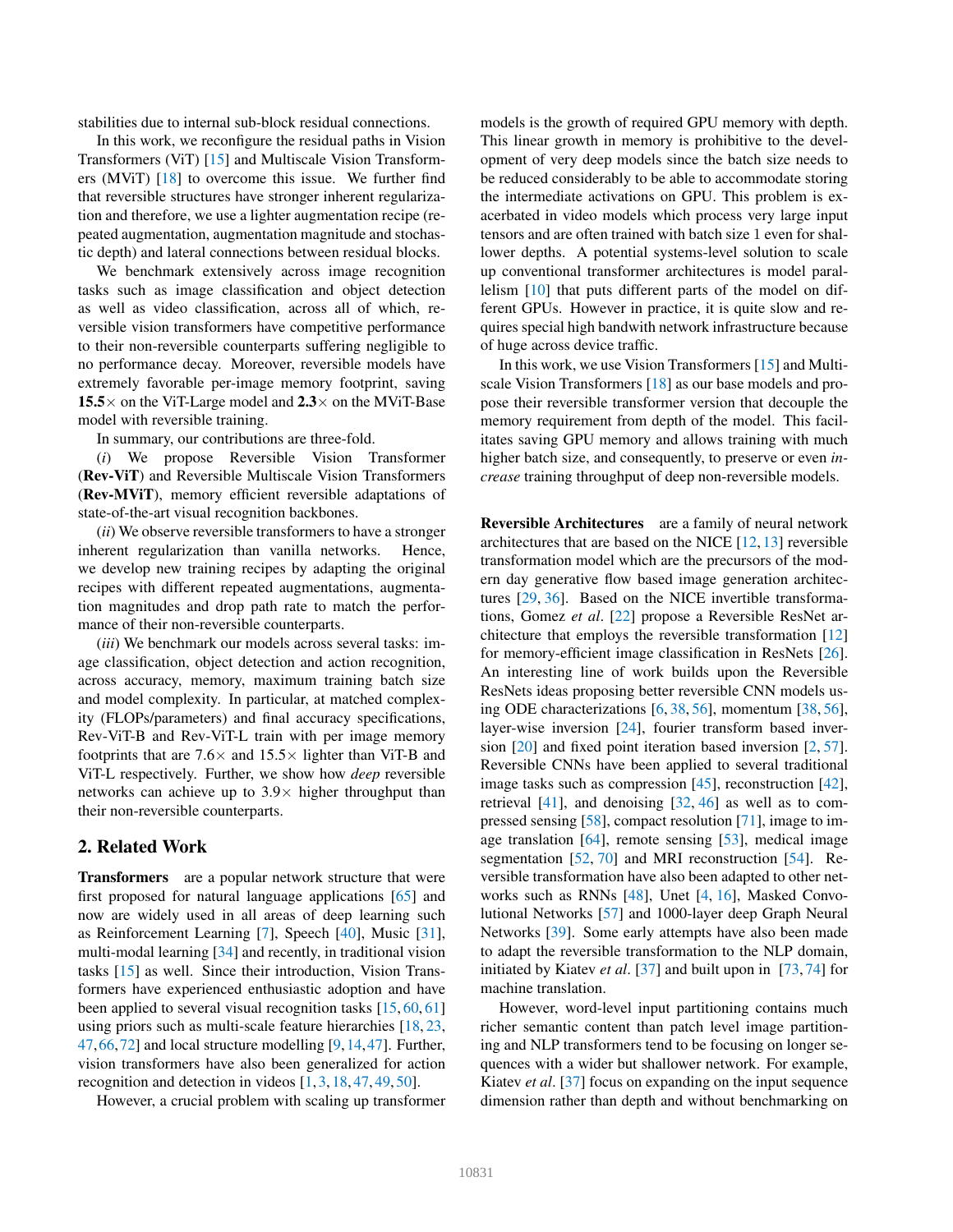max batch-size, peak GPU memory & training throughput.

Our experiments show that a naïve adaption of the NICE reversible transformation to transformers, trained with the same recipe (augmentations, regularization etc.) as ViT-B, performs poorly for deeper (≥8 blocks) models. This work is the first to propose Reversible Vision Transformers, adapt it to two state-of-the-art transformers, namely, ViT & MViT and apply the reversible backbone for object detection and video classification, which tends to be one the most memory starved domains of visual recognition.

# 3. Approach

We first present a brief overview of the reversible transformation  $(\S3.1.1)$  and its benefits in neural network training ([§3.1.3\)](#page-2-1). We then present our proposed Reversible Vision Transformer  $(\S3.2)$  its two residual stream structure  $(\S3.2.1$  and associated constraints  $(\S3.1.3)$ . This is followed by our proposed Reversible Multiscale Vision Transformer architecture ( $\S 3.3$ ) and its sub-blocks ( $\S 3.3.2$  and  $\S 3.3.1$ ) that allow end-to-end reversible training.

#### 3.1. Reversible Block Structure

The reversible transformer is composed of a stack of reversible blocks that follow the structure of the reversible transformation to allow analytic invertibility of outputs.

#### <span id="page-2-0"></span>3.1.1 Reversible Transformation

Consider a transformation  $T_1$  that transforms an input tensor I partitioned into two d dimensional tensors,  $[I_1; I_2]$ into the output tensor  $O$  also similarly partitioned into tensors,  $[O_1; O_2]$  with an arbitrary differentiable function  $F(\cdot): \mathbb{R}^{\tilde{d}} \to \mathbb{R}^d$  as follows:

$$
\mathbf{I} = \begin{bmatrix} I_1 \\ I_2 \end{bmatrix} \xrightarrow[T_1]{P_1} \begin{bmatrix} O_1 \\ O_2 \end{bmatrix} = \begin{bmatrix} I_1 \\ I_2 + F(I_1) \end{bmatrix} = \mathbf{O}
$$

Note that the above transformation  $T_1$  allows an inverse transformation  $T'_1$  such that  $T'_1 \circ T_1$  is an identity transform. Also, consider an analogous transposed transformation  $T_2$ using the function  $G(\cdot) : \mathbb{R}^d \to \mathbb{R}^{\overline{d}}$  as follows:

$$
\mathbf{I} = \begin{bmatrix} I_1 \\ I_2 \end{bmatrix} \xrightarrow[T_2]{T_2} \begin{bmatrix} O_1 \\ O_2 \end{bmatrix} = \begin{bmatrix} I_1 + G(I_2) \\ I_2 \end{bmatrix} = \mathbf{O}
$$

Similar to  $T_1$ ,  $T_2$  also allows an inverse transform  $T_2'$ . Now consider the composition  $T = T_2 \circ T_1$  that transforms both the partitions of the input vector I and is obtained as,

$$
\mathbf{I} = \begin{bmatrix} I_1 \\ I_2 \end{bmatrix} \xrightarrow[T]{} \begin{bmatrix} O_1 \\ O_2 \end{bmatrix} = \begin{bmatrix} I_1 + G(I_2 + F(I_1)) \\ I_2 + F(I_1) \end{bmatrix} = \mathbf{O} \tag{1}
$$

Naturally, T affords the inverse transform  $T' = T'_1 \circ T'_2$ that follows  $T'(T(\mathbf{I})) = \mathbf{I}$ . Note that the inverse transform  $T'$  queries  $F$  and  $G$  exactly once without explicitly inverting them and hence has the same computational cost as the forward transform T.

#### <span id="page-2-3"></span>3.1.2 Vanilla networks require caching activations

Consider the back-propagation mechanism. Given a computation graph node, M, its children nodes  $\{N_i\}$ , and the gradients of the children node with respect to final loss  $\left\{\frac{d\mathcal{L}}{d\mathcal{N}_j}\right\}$ , the back-propagation algorithm uses the chain rule to calculate the gradient with respect to  $\mathcal M$  as,

$$
\frac{d\mathcal{L}}{d\mathcal{M}} = \sum_{j} \left(\frac{\partial f_j}{\partial \mathcal{M}}\right)^T \frac{d\mathcal{L}}{d\mathcal{N}_j}
$$

where  $f_j$  denotes the function computing node  $\mathcal{N}_j$  from its parents,  $\mathcal M$  being one of them. The jacobian  $\frac{\partial f_j}{\partial \mathcal M}$ , requires calculating the partial gradient of the  $f_i$  output with respect to the current node M.

Now consider the simplest possible neural network layer  $f(X) = W<sup>T</sup> X$ , where X is an intermediate activation inside the network. Applying the above described backpropagation algorithm to compute the derivative with respect to parent nodes, and using the output  $Y$  as the sole child node,  $\mathcal{N}_i$ , we get,

$$
\frac{d\mathcal{L}}{dW} = \left(\frac{d\mathcal{L}}{dY}\right)X^T \qquad \qquad \frac{d\mathcal{L}}{dX} = W\frac{d\mathcal{L}}{dY}
$$

Thus, because of the function jacobian, the backpropagation algorithm requires intermediate activations during the forward pass to be available in the backward pass to compute the gradients with respect to the weights.

Typically, this is achieved by caching the intermediate activations on GPU memory for use in the backward pass. This allows fast gradient computation at the cost of extra memory. Further, the sequential nature of the network requires the activations for all the layers to be cached in before the loss gradients are calculated and the cached memory is freed. This dependence significantly affects the peak memory usage which thus becomes linearly dependent on the network depth D.

#### <span id="page-2-1"></span>3.1.3 Learning without caching activations

<span id="page-2-2"></span>As noted in [§3.1.1,](#page-2-0) an input transformed with the reversible transformation  $T$  allows recalculating the input from the output of the transformation. Hence, a network composed of such reversible transformations *does not need to store intermediate activations* since they can be recomputed easily in the backward pass from the output. However the reversible transformation T places an important constraint on the property of the learnt function.

Equidimensional Constraint. As mentioned in [§3.1.1,](#page-2-0) the functions  $F$  and  $G$  need to be equidimensional in input and output spaces to be reversible. Hence, the feature dimensions need to remain constant under T. While this constraint is an obstruction for other vision architectures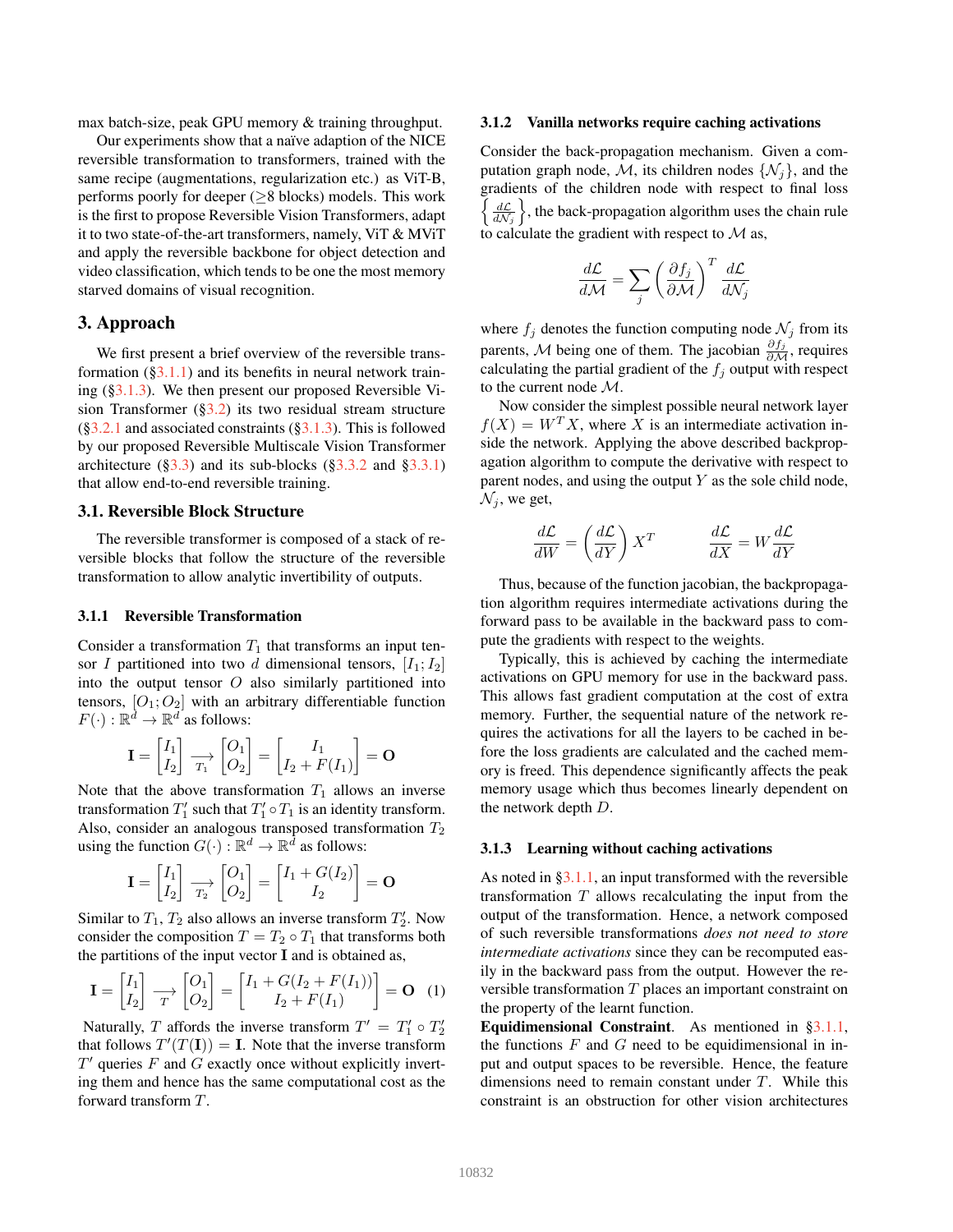<span id="page-3-5"></span><span id="page-3-2"></span>

Figure 2. Reversible ViT is a two-residual-stream architecture composed of a stack of Reversible ViT blocks [\(a\)](#page-3-2) that transforms the inputs  $I_1$  and  $I_2$  with the ViT design [\[15\]](#page-8-1), but in our reversible fashion. Reversible MViT is a two-residual-stream architecture as well, made up of a stack of two type of blocks – [\(b\)](#page-3-2) The stage-transition blocks that act as coupling between the residual streams as well as perform channel upsampling and resolution downsampling and  $(c)$  the stage-preserving blocks that form the majority of the computational graph and propagate information preserving input feature dimension.

such as ResNets [\[26\]](#page-8-15) that require a change of feature dimensions, it is easily satisfied in the Vision Transformer architecture [\[15\]](#page-8-1) which maintains a constant feature stack throughout the layers.

2. Termination. The two residual paths need to be fused before the final classifier head to preserve information. We propose to layer-normalize the inputs first, followed by concatenation, to reduce the fusion computational overhead.

# <span id="page-3-0"></span>3.2. Reversible Vision Transformers

# <span id="page-3-1"></span>3.2.1 Adapting ViT to Two-Residual-Streams

Fig. [2a](#page-3-2) shows the reversible transformation  $T$  adapted to the Vision Transformer architecture [\[15\]](#page-8-1). The input consists of two partitioned tensors  $I_1$  and  $I_2$  that are transformed as per the equation [3.1.1](#page-2-2) maintaining reversibility. This leads to a *two-residual-stream* architecture where each of the inputs  $I_1$  and  $I_2$  maintain their own residual streams while mixing information with each other using functions  $F$  and  $G$ . Following ViT  $[15]$ , we use the Multi-head attention as F and the MLP sublocks as G in the reversible transformation.

#### <span id="page-3-3"></span>3.2.2 Boundary Conditions

As the ViT architecture only uses a single residual stream, the architecture needs to be modified to support the tworesidual-stream design ([§3.2.1\)](#page-3-1). We propose the following: 1. Initiation. We keep the patchification stem intact and simply initialize both  $I_1$  and  $I_2$  identically as the patchification output activations. Note that this design choice is different from [\[22\]](#page-8-14) which proposes to split in halves along the channel dimensions.

## <span id="page-3-4"></span>3.2.3 Reconfiguring Residual Connections

Residual connections play a key role for signal propagation in deep networks  $[26]$ . The reversible transform T itself also depends crucially on the residual connections between the two streams to maintain reversibility. Interestingly, we observe a key relationship between the residual connections and signal propagation in Reversible Vision Transformer.

Note that while it is common practice for neural network blocks to be wrapped around a residual connection for better gradient flow [\[26\]](#page-8-15), there is no such connection for either the  $I_1$  or  $I_2$  inputs. Specifically, internal residual connections around the MLP and attention sub-blocks for both the  $I_1$  and  $I_2$  streams are absent. Instead, the residual connections for each residual stream flows through the other stream, operating through the inherent skip connection present in the reversible transformation  $T$  ([§3.1.1\)](#page-2-0). We find these *internal* skip connections *detrimental* to training convergence for deeper models while bringing no additional gain for shallower models and choose to omit them entirely for reversible vision transformer blocks.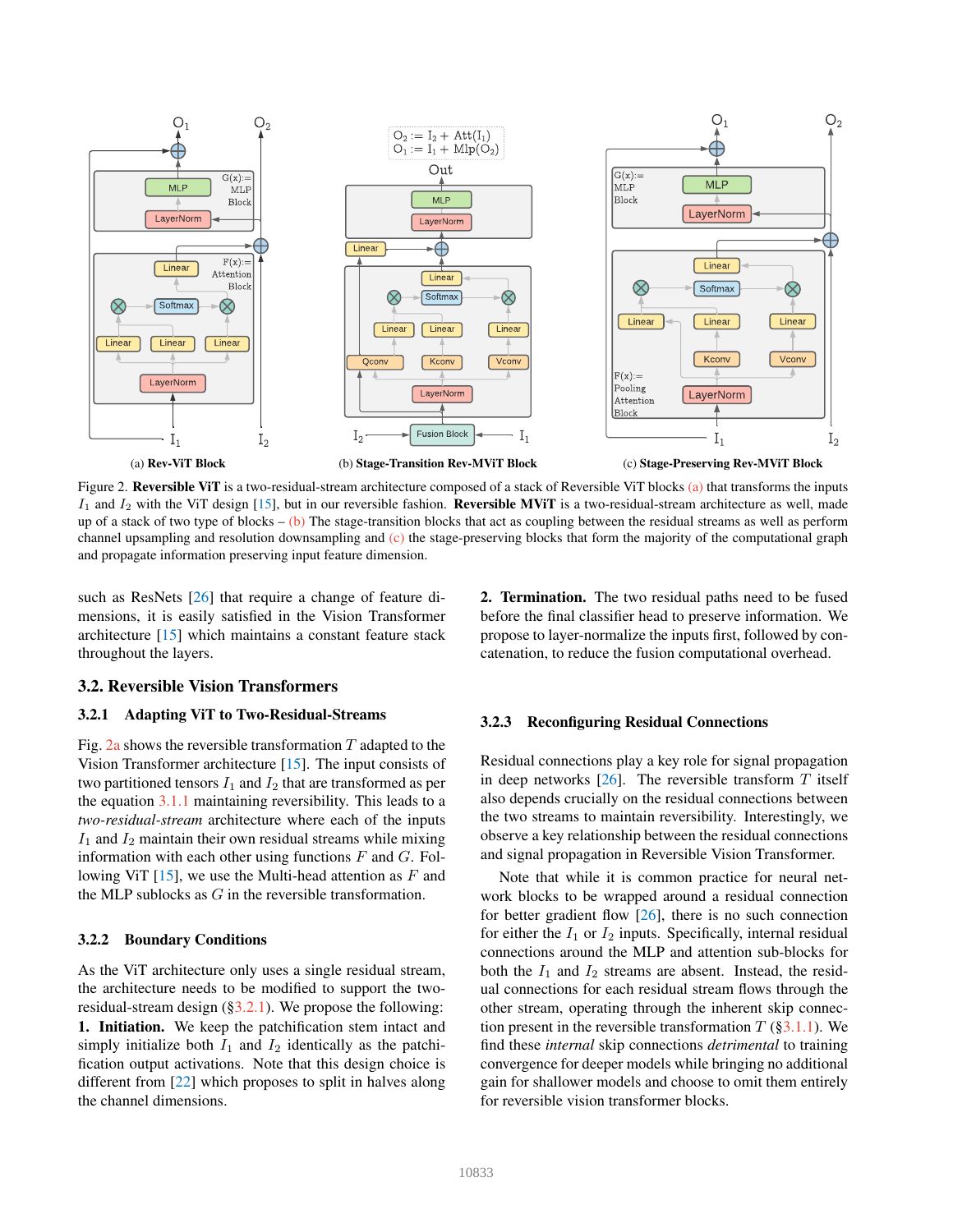# <span id="page-4-4"></span><span id="page-4-1"></span>3.3. Reversible Multiscale Vision Transformers

The recently proposed MViT architecture develops a feature hierarchy inside the model by *downsampling* the visual *resolution* and *upsampling* the *channel* dimension. It obtains state-of-the-art results on both image and video classification benchmarks. To showcase the flexibility of the reversible design, we adapt the MViT model to Reversible Multiscale Vision Transformers. We propose to compose the Reversible MViT architecture in the same structure as the MViT model but using two different layers – the *Stage Transition* and the *Stage-Preserving* blocks.

## <span id="page-4-3"></span>3.3.1 Stage-Transition Block

Figure [2b](#page-3-2) depicts the architecture of the proposed stagetransition block. The stage-transition block closely follows the design of the resolution upsampling blocks in MViT [\[18\]](#page-8-2) with the following crucial modifications:

**Lateral Connections.** The residual streams  $I_1$  and  $I_2$  are fused with lateral connections at the start of the stagetransition block. This allows efficient computation of the resolution downsampling and feature upsampling without repeat computation in each stream separately.

Feature Upsampling. MViT performs feature upsampling in the last MLP block before the resolution upsampling block. We propose to move the channel upsampling stage inside the pooling attention sub-block of the stagetransition block. Specifically, we propose to upsample the Query, Key and Value vectors in the linear layer following the pooling channel-wise convolutional layers (Figure [2b](#page-3-2) and  $2c$ ). This was the dual benefit of  $(A)$  allowing all feature dimension changes to take place in sync inside the same block and allowing other blocks to keep feature dimensions intact, a virtue of reversible architectures  $(\S3.1.3)$  and (B) saving additional computation from being used in the prior MLP and pooling layers.

We follow the same boundary conditions at the stagetransition blocks as in the reversible vision transformer architecture ([§3.2.2\)](#page-3-3).

#### <span id="page-4-2"></span>3.3.2 Stage-Preserving Block

Figure [2c](#page-3-2) shows the reversible transformation  $T$  ([§3.1.1\)](#page-2-0) adapted to the Multiscale Vision Transformer architecture [\[18\]](#page-8-2). The design closely resembles that of the reversible vision transformer block (Figure [2a\)](#page-3-2) with the addition of multi-head pooling attention [\[18\]](#page-8-2). Note that even though the attention uses pooling on key and value tensors, thereby changing the sequence length, the output dimensions are still preserved. Hence, the stage-preserving block still follows the equidimensional constraint  $(\S3.1.3)$ 

and hence can be made fully reversible and learnt without caching activations.

Since each stage-transition block changes the spatiotemporal resolution, they occur only a limited number of times in the entire MViT network. In other words, the majority of the computation as well as memory usage is performed within the stage-preserving blocks and is fully reversible. We follow the same residual connection circuit  $(\S3.2.3)$  as in Reversible Vision Transformer blocks for both the stagetransition and the stage-preserving blocks. Further details of the backpropagation procedure for the Rev-ViT and both the Rev-MViT blocks are presented in the supplementary.

#### 4. Results

Datasets. We benchmark both the Reversible Vision Transformer and the Reversible Multiscale Vision Transformer architectures extensively across image classification (ImageNet [\[11\]](#page-8-22)), video classification (Kinetics 400 [\[35\]](#page-9-26)  $\&$ Kinetics 600 [\[5\]](#page-8-23)) and object detection (MS-COCO [\[44\]](#page-9-27)). Across all the benchmarks, we observe significant memory savings by using the reversible architecture with negligible to no accuracy change. All presented results and ablations are trained from random initialization, except for object detection on COCO where we initialize from the corresponding ImageNet weights.

#### <span id="page-4-0"></span>4.1. Image Classification

Settings. We benchmark our proposed models on image classification on the ImageNet-1K dataset  $[11]$  with <sup>∼</sup>1.28M images among 1000 classes. We follow training recipes  $[17]$  for both ViT  $[15]$  and MViT  $[18]$  models with certain crucial adaptions ([§6\)](#page-6-0). All models are trained from random initialization without EMA for 300 epochs except for ViT-L and Rev-ViT-L which follow a 200 epoch training recipe. Training details are in the appendix.

Results. Table [1](#page-5-0) shows the results for Reversible Vision and Reversible Multiscale Vision Transformers across different models and FLOP regimes. We benchmark the memory and maximum batch sizes of all the models on a single 16 GB V100 GPU under  $224 \times 224$  image size and otherwise identical conditions. The maximum batch size is obtained as the highest number of images in a batch than can train without running out of GPU memory. The memory per image is measured as the peak GPU memory each image occupies during training.

Specification Match. We note that Reversible Vision Transformers match the FLOP, parameter and inference memory of their non-reversible counterparts exactly, owing to the parsimonious design of the Rev-ViT block  $(\S3.2)$ . The Reversible Multiscale Vision Transformer can have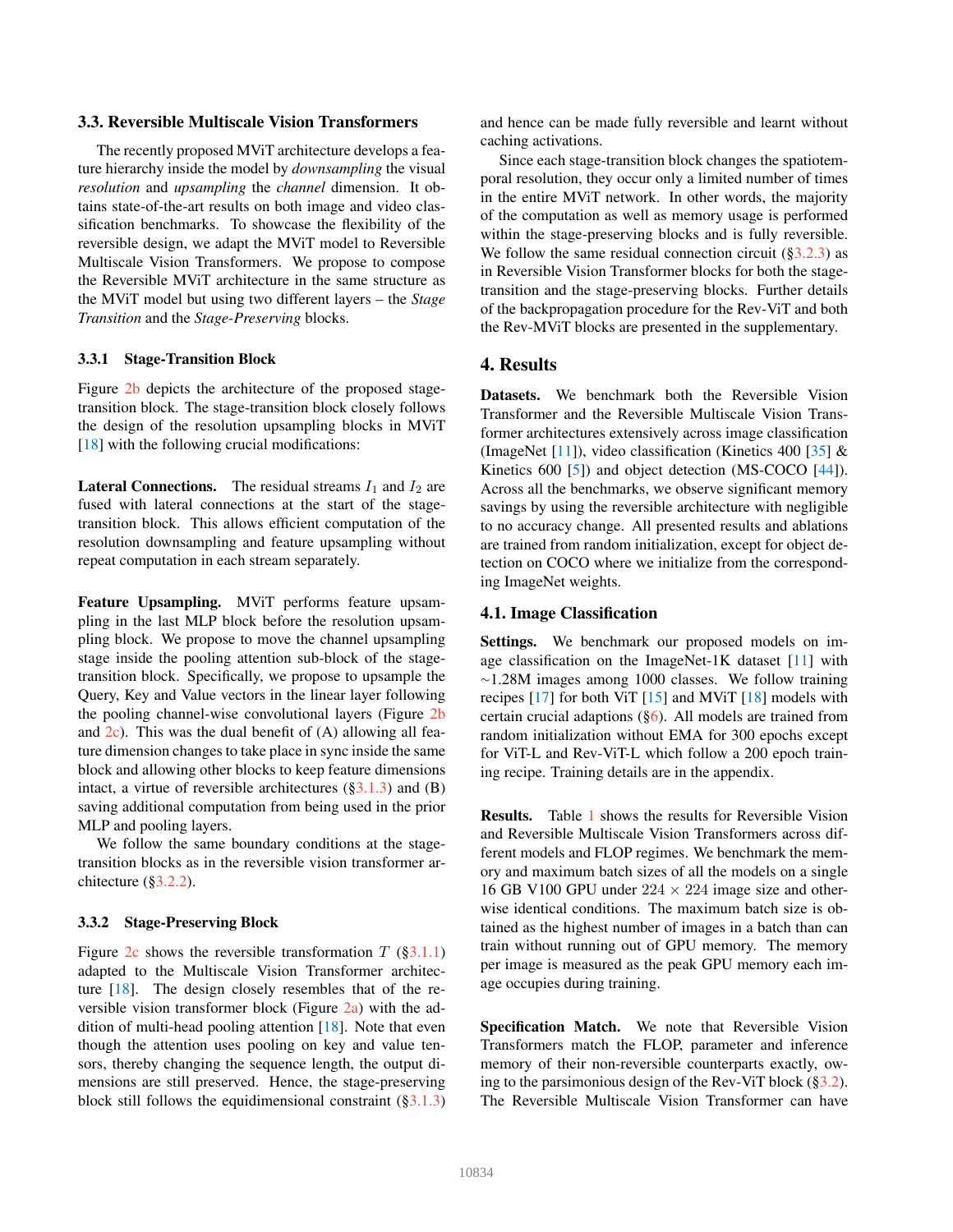<span id="page-5-3"></span><span id="page-5-0"></span>

| model              | Acc  | <b>Memory</b><br>(MB/img)     | <b>Maxiumum</b><br><b>Batch Size</b> |      | GFLOPs Param (M) |
|--------------------|------|-------------------------------|--------------------------------------|------|------------------|
| ResNet-101 [28]    | 76.4 | 118.7                         | 112                                  | 7.6  | 45               |
| ResNet-152 [28]    | 77.0 | 165.2                         | 79                                   | 11.3 | 60               |
| $RegNetY-4GF [55]$ | 80.0 | 101.1                         | 136                                  | 4.0  | 21               |
| RegNetY-12GF [55]  | 80.3 | 175.2                         | 75                                   | 12.1 | 51.8             |
| RegNetY-32GF [55]  | 80.9 | 250.2                         | 46                                   | 32.3 | 32.3             |
| Swin-T $[47]$      | 81.3 |                               |                                      | 4.5  | 29               |
| <b>ViT-S</b> [59]  | 79.9 | 66.5                          | 207                                  | 4.6  | 22               |
| Rev-ViT-S          | 79.9 | 8.8 $\downarrow$ 7.6 $\times$ | 1232 $\uparrow$ 6.0 $\times$         | 4.6  | 22               |
| ViT-B $[59]$       | 81.8 | 129.7                         | 95                                   | 17.6 | 87               |
| Rev-ViT-B          | 81.8 | $17.0\text{ }17.6\times$      | $602$ $\uparrow$ 6.3 $\times$        | 17.6 | 87               |
| RegNetY-8GF [55]   | 81.7 | 147.2                         | 91                                   | 8.0  | 39               |
| $CSWin-T[14]$      | 82.7 |                               |                                      | 4.3  | 23               |
| Swin-S [47]        | 83.0 |                               |                                      | 8.7  | 50               |
| ViT-L              | 81.5 | 349.3                         | 26                                   | 61.6 | 305              |
| Rev-ViT-L          | 81.4 | $22.6 \downarrow 15.5 \times$ | $341$ $13.1\times$                   | 61.6 | 305              |
| MViT-B-16 [18]     | 82.8 | 153.6                         | 89                                   | 7.8  | 37               |
| Rev-MViT-B-16      | 82.5 | $66.8\downarrow$ 2.3 $\times$ | $157$ $\uparrow$ 1.8 $\times$        | 8.7  | 39               |

Table 1. Comparison to prior work on ImageNet-1K classification. All memory and maximum batch size are on 224×224 input resolution on a 16G V100 GPU. Rev-ViT and Rev-MViT match performance across different FLOP regimes at a fraction of the per-input GPU memory cost.

slightly higher FLOPs due to the stage-transition ([§3.3.1\)](#page-4-3) stages while still being very GPU memory efficient owing to the stage-preserving ([§3.3.2\)](#page-4-2) stages.

Increasing memory savings with depth. In Table [1,](#page-5-0) we observe that our Rev-ViT matches the performance of vanilla ViT to very close fidelity across all model variants (Small, Base and Large) and FLOP regimes. Since the memory used per image is linearly dependent on the depth of the model for vanilla networks  $(\S3.1.2)$ , the memory gains of the reversible model increases as the network scales in depth. Notably, while the Reversible ViT-S already enjoys an impressive memory saving of about 86.8% (equivalent to a  $7.6 \times$  reduction) with respect to the vanilla ViT-S model, the gain increases further to  $15.5 \times$  or, about 93.5% memory savings for the Reversible ViT-L model.

Increasing batch size with depth. Conversely, the saved memory can be used to increase the training batch size where we observe a similar trend. While reversible ViT-S model achieves a  $6.0 \times$  increase in batch size on the ViT-S model, the effect is much more magnified on the ViT-L model where the maximum batch size increases by  $13.1\times$ jumping from a small 26 image per batch to 341 images. This is a very desirable trend, since it is the deeper models that hit the *GPU memory wall* [\[21\]](#page-8-0).

Further, hierarchical vision transformers such as MViT also enjoy a memory saving of about 56.5% without suffering any significant drop in performance. The memory savings in Rev-MViT are smaller compared to the ViT vari-

<span id="page-5-1"></span>

| model                             | $top-1$ | <b>Mem Max</b><br>(GB) | BS | $GFLOPs \times$<br>views | Param |
|-----------------------------------|---------|------------------------|----|--------------------------|-------|
| Two-Stream I3D [5]                | 71.6    |                        |    | $216 \times NA$          | 25.0  |
| $R(2+1)D$ [63]                    | 72.0    |                        |    | $152 \times 115$         | 63.6  |
| Two-Stream $R(2+1)D$ [63]         | 73.9    |                        |    | $304 \times 115$         | 127.2 |
| $Oct-I3D + NL [8]$                | 75.7    |                        |    | $28.9\times3\times10$    | 33.6  |
| ip-CSN-152 <sup>[62]</sup>        | 77.8    |                        |    | $109\times3\times10$     | 32.8  |
| SlowFast $4 \times 16$ , R50 [19] | 75.6    |                        |    | $36.1 \times 30$         | 34.4  |
| SlowFast $8\times 8$ , R101 [19]  | 77.9    |                        |    | $106 \times 30$          | 53.7  |
| SlowFast $8 \times 8 + NL$ [19]   | 78.7    |                        |    | $116\times3\times10$     | 59.9  |
| ViT-B-VTN-IN-1K $[49]$            | 75.6    |                        |    | $4218 \times 1 \times 1$ | 114.0 |
| ViT-B-VTN-IN-21K [49]             | 78.6    |                        |    | $4218\times1\times1$     | 114.0 |
| MViT-B-16, $16\times4$            | 78.4    | 1.27                   | 10 | $70.5\times1\times5$     | 36.6  |
| Rev-MViT-B-16, $16\times4$        | 78.5    | 0.64                   | 20 | $64\times1\times5$       | 34.9  |

Table 2. Comparison to prior work on Kinetics-400 video classification. Single view inference cost is reported along with used number of views (FLOPs×view<sub>space</sub>×view<sub>time</sub>). Memory (Mem) reported in Gigabytes per input clip. Maximum Batch Size (Max BS) measured as the maximum possible single GPU batch size. All measurements are performed on a single 16G V100 GPU.

<span id="page-5-2"></span>

| model                            | $top-1$ | <b>Mem Max</b> |                | $GFLOPs \times$       | Param |  |
|----------------------------------|---------|----------------|----------------|-----------------------|-------|--|
|                                  |         |                | BS             | views                 |       |  |
| SlowFast $16 \times 8 + NL$ [19] | 81.8    |                |                | $234\times3\times10$  | 59.9  |  |
| X3D-XL                           | 81.9    |                |                | $48.4\times3\times10$ | 11.0  |  |
| ViT-B-TimeSformer-IN-21K $[3]$   | 82.4    |                |                | $1703\times3\times1$  | 121.4 |  |
| ViT-L-ViViT-IN-21K [1]           | 83.0    |                |                | $3992\times3\times4$  | 310.8 |  |
| MViT-B-16, $16\times4$           | 81.3    |                |                | $70.3\times1\times5$  | 36.6  |  |
| MViT-B-16, $32\times3$           | 83.4    |                |                | $170\times1\times5$   | 36.8  |  |
| MViT-B-24, $32\times3$           | 83.8    | 4.40           | $\overline{2}$ | $236\times1\times5$   | 52.9  |  |
| Rev-MViT-B-24, $32\times3$       | 83.7    | 1.64           | 7              | $223\times1\times5$   | 51.8  |  |

Table 3. Comparison to prior work on Kinetics-600 video clas-sification. Results under same settings as Kinetics-400 in Table [2.](#page-5-1)

ants because of the stage-transition blocks in hierarchical models  $(\S3.3.1)$  that require storing the input activations due to the non-reversible nature of pooling attention, stemming from the feature dimension change [\[18\]](#page-8-2).

### 4.2. Video Classification

Settings. We also benchmark Rev-MViT-B models on action classification on Kinetics-400 [\[35\]](#page-9-26) and Kinetics-600 [\[5\]](#page-8-23) datasets. All the models are trained from scratch with training recipes adapted from [\[18\]](#page-8-2).

Results. Table [2](#page-5-1) and [3](#page-5-2) present the results on action recognition task on the Kinetics-400 [\[35\]](#page-9-26) and Kinetics-600 [\[5\]](#page-8-23) respectively. For action recognition, we benchmark our adapted Reversible MViT model and report top-1 performance for both datasets. Similar to the image classification benchmark, we observe that the Reversible MViT models closely match the accuracy for their non reversible counterparts at a fraction of the memory cost.

Increasing video model batch sizes. We note that our adapted Reversible MViT forms a very competitive video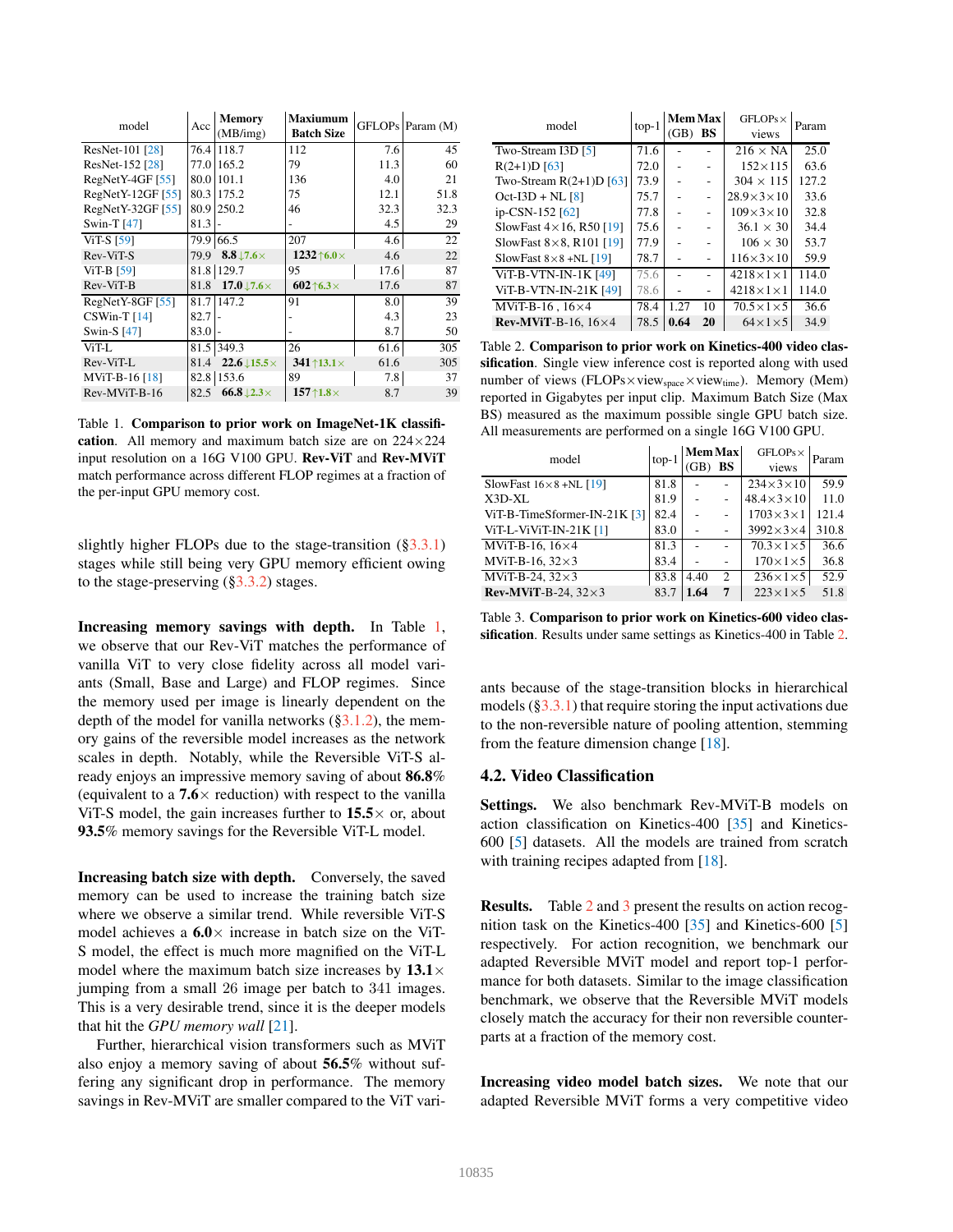<span id="page-6-4"></span><span id="page-6-1"></span>

| Model             | $A$ $P$ box |      | APmask   Memory(GB) GFLOPs Param (M) |     |     |
|-------------------|-------------|------|--------------------------------------|-----|-----|
| Res50 [27]        | 41.0        | 37.1 |                                      | 260 | 44  |
| Res101 [27]       | 42.8        | 38.5 |                                      | 336 | 63  |
| X101-64 [69]      | 44.4        | 39.7 |                                      | 493 | 101 |
| <b>PVT-L</b> [66] | 44.5        | 40.7 |                                      | 364 | 81  |
| <b>MViT-B</b>     | 48.2        | 43.9 | 18.9                                 | 668 | 57  |
| <b>Rev-MViT-B</b> | 48.0        | 43.5 | 10.9                                 | 683 | 58  |

Table 4. Comparison on MS-COCO object detection. Rev-MViT achieves competitive performance to MViT across all metrics at 1.7× lower memory footprint.

recognition model. Specifically, for both Kinetics-400 (Table [2\)](#page-5-1) and Kinetics-600 (Table [3\)](#page-5-2) the reversible models match the overall accuracy very closely at only 50.4% and 37.3% of the memory cost respectively.

This allows a batch size increase of  $2.0 \times$  on the 16 layer, MViT-B-16 Kinetics-400 model and of  $3.5\times$  on the 24 layer, MViT-B-24 Kinetics-600 model, a very beneficial result for large video models which are often severely memory limited and trained with very small batch sizes (Table [3\)](#page-5-2). Moreover, due to the more efficient design of stagetransition blocks in Rev-MViT ([§3.3.1\)](#page-4-3), *i.e*. bringing the dimension upsampling operation inside the pooling attention instead of being performed in the prior MLP stage [\[18\]](#page-8-2), the Rev-MViT is also more parameter and FLOP efficient on both Kinetics-400 and Kinetics-600.

## 4.3. Object Detection

We benchmark the proposed Rev-ViT-B and Rev-MViT-B models on object detection on MS-COCO [\[44\]](#page-9-27) as well. All the models are trained on 118K training images and evaluated on the 5K validation images. We take the ViT-B and MViT-B backbones pre-trained on IN and use the standard Mask R-CNN [\[25\]](#page-8-28) as the detection framework. All models are trained with a standard  $3\times$  schedule (36 epochs). For MViT, we integrate the multi-scale backbone with the feature pyramid network [\[43\]](#page-9-29). Referring to Table [4](#page-6-1) we observe that, the Rev-MViT-B model closely matches the AP performance on MViT-B at only 57.6% of the memory cost.

#### <span id="page-6-3"></span>4.4. Ablations

Stronger Inherent Regularization. Across different models and datasets, we find that at the same FLOP and parameter specifications, the reversible models tend to have a stronger inherent regularization than their non-reversible counterparts. Hence, training recipes for reversible vision transformers have lighter repeated augmentations, smaller augmentation magnitudes and consequently, higher weight decay. Table [5](#page-6-2) shows the effects of these recipe changes on Rev-ViT-B. In addition, we also note the low accuracy of the naïve reversible adaptation (see Figure  $3a$ ). We also observe similar effects on Rev-MViT models where a modified training recipe with lighter augmentations and weight decay play a crucial role in matching performance.

<span id="page-6-2"></span>

| Training Improvement              |      | Train Acc   Top-1 ImageNet Acc |  |
|-----------------------------------|------|--------------------------------|--|
| Naïve Rev-ViT-B                   | 15.3 | 12.1                           |  |
| + Re-configuring residual streams | 82.1 | 77.2                           |  |
| + Repeated Augmentation           | 84.9 | 80.6                           |  |
| + Lighter Augmentation magnitude  | 93.2 | 81.0                           |  |
| + Stronger Stochastic Depth       | 92.0 | 81.4                           |  |
| + Higher weight decay             | 91.0 | 81.8                           |  |
| <b>Rev-ViT-B</b>                  | 91.0 | 81.8                           |  |

Table 5. Rev-ViT-B Training Recipe. We observe that reversible transformers tend to have a stronger inherent regularization and require a lighter augmented training recipe for peak performance.

<span id="page-6-0"></span>

| Stage-Transition<br>Fusion                            | <b>Termination Fusion</b>                                                   |      | Train Acc   Top-1 Acc |
|-------------------------------------------------------|-----------------------------------------------------------------------------|------|-----------------------|
| Max                                                   | Norm $\rightarrow$ Concat                                                   | 78.1 | 81.7                  |
| Concat                                                | Norm $\rightarrow$ Concat                                                   | 79.1 | 82.0                  |
| $2\times$ -MLP                                        | Norm $\rightarrow$ 2 $\times$ -MLP                                          | 80.2 | 81.8                  |
| $2 \times -MLP + 0.2$ dp                              | Norm $\rightarrow$ 2×-MLP $\rightarrow$ 0.5dp                               | 77.1 | 81.2                  |
| $2 \times -MLP$                                       | Norm $\rightarrow$ 1-layer                                                  | 53.6 | 82.1                  |
| $2 \times -MLP$                                       | Norm $\rightarrow$ 1-layer $\rightarrow$ 0.2dp                              | 64.0 | 82.4                  |
| Norm $\rightarrow$ 2 × -MLP Norm $\rightarrow$ Concat |                                                                             | 79.4 | 82.3                  |
| Norm $\rightarrow$ 2 $\times$ -MLP                    | Norm $\rightarrow$ 1-layer $\rightarrow$<br>$0.2dp \rightarrow \text{Norm}$ | 78.3 | 82.3                  |
| $4 \times -MLP$                                       | Norm $\rightarrow$ Concat                                                   | 80.4 | 82.3                  |
| $2 \times -MLP$                                       | Concat $\rightarrow$ Norm                                                   | 80.5 | 82.2                  |
| $2 \times -MLP$                                       | Norm $\rightarrow$ Concat                                                   | 80.1 | 82.5                  |

Table 6. Lateral Fusion Strategies. Residual streams  $I_1$  and  $I_2$ are fused in state-transition blocks  $(\S3.3.1)$  as well as on termination ([§3.2.2\)](#page-3-3) before the network head. We find fusion strategy to play a key role for Rev-MViT performance. Rev-MViT-B uses a 2 layer MLP with  $2 \times$  hidden dimensions in stage-transition blocks (gray). Please see Section [4.4](#page-6-3) for details.

Lateral Fusion Strategies. The stage-transition blocks employ residual stream fusion blocks for mixing information between  $I_1$  and  $I_2$  ([§3.3.1\)](#page-4-3). We explore several fusion strategies in Table [6](#page-6-0) using a combination of: (A)  $n \times$ -MLP: Two layer perceptrons with  $n$  times the hidden dimension and GELU activations. (B) 0.n dp:  $n \times 10$  percent dropout on output activations. (C) Simple operators such as channelwise maximum of  $I_1$  and  $I_2$  activations, and channel-wise concatenation of tensor.

Lateral connections in stage-transition stages allow effective information mixing between the residual streams and hence increase network capacity. For example, compared to concatenation in stage-transition blocks (second row),  $2\times$ -MLP increases to training accuracy by 1% and also the top-1 performance by 0.5%. However an even heavier strategy, such as  $4 \times$ -MLP widens the generalization gap and promotes over-fitting while hurting performance. Note that the training accuracy is often lower than the top-1 performance because of training data augmentations.

Re-configuring residual connections. As discussed in [§3.2.3,](#page-3-4) the reversible vision transformer design removes the skip connections that are commonly used inside the Attention and MLP blocks (Figure [2\)](#page-3-2). Specifically, for all of the reversible blocks in Rev-MViT and Rev-ViT, the inputs  $I_1$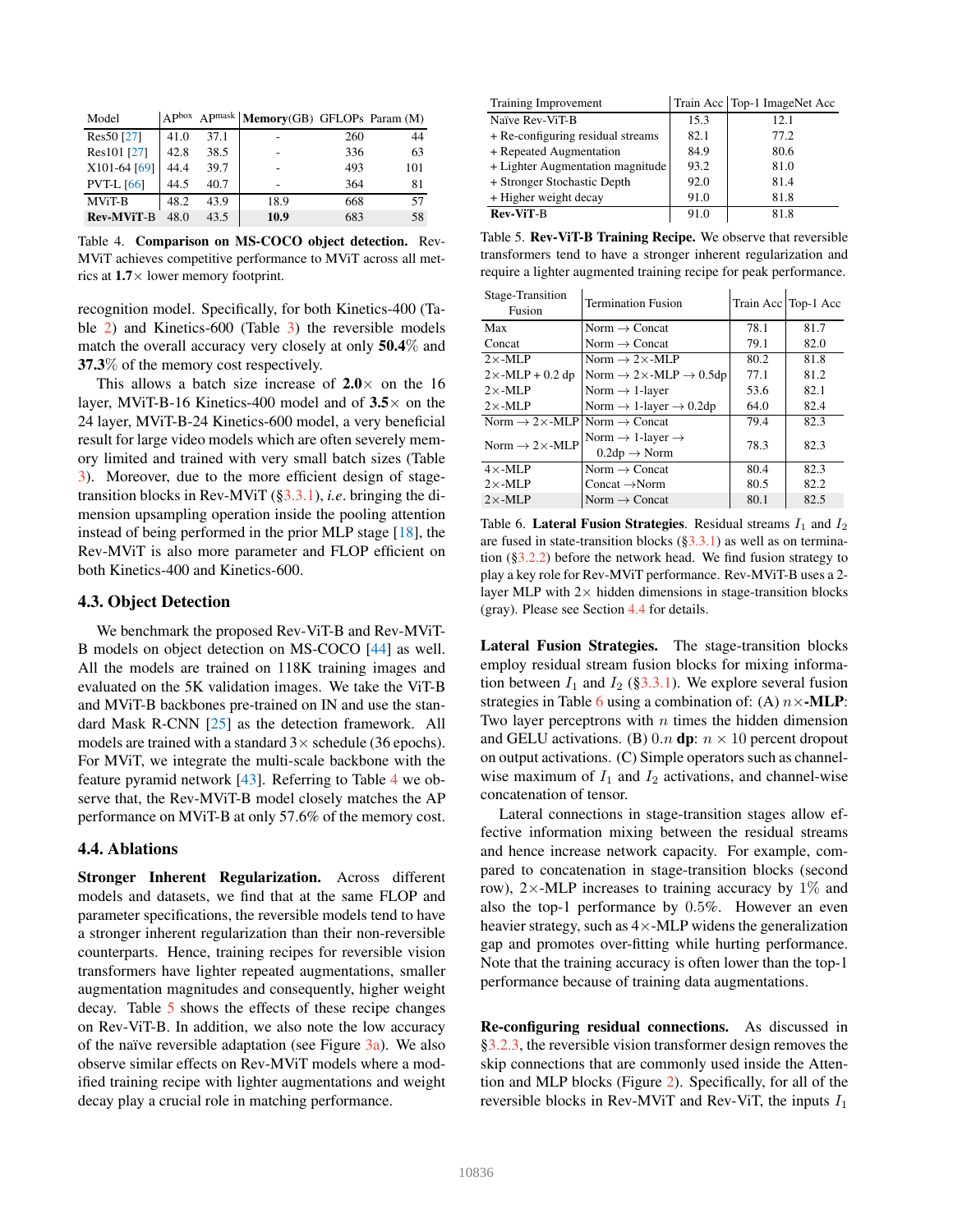<span id="page-7-1"></span><span id="page-7-0"></span>

(a) Activation caching and internal residuals. (b) Training throughput *vs*. Depth (on a 16G V100) (c) Reversible training and maximum batch size. Figure 3. **Ablation Experiments.** [\(a\):](#page-7-0) We observe that (1) Learning without activation caching does not hurt reversible accuracy for Rev-ViT-B of varying depths and (2) Internal residual connections *diverges* for deeper models. [\(b\):](#page-7-0) Rev-MViT has higher *throughput* for higher input resolution and deeper MViT models increasing up to  $2.3\times$  at 224 resolution for 80 layers on 16G V100 and up to  $3.9\times$  on 40G A100. [\(c\):](#page-7-0) We benchmark the maximum batch size for Rev-ViT Base (B), Large (L) and Huge (H) and their non-reversible counterparts.

and  $I_2$  do not have residual connections that allow residual signal propagation by directly skipping their respective functions (MLP for  $I_2$  and Attention for  $I_1$ ). Instead their residuals are performed via the other residual stream operating through the reversible transform  $T$  ([§3.1.1\)](#page-2-0).

We ablate this design choice for the ViT architecture in Figure [3a.](#page-7-0) We vary the model depth without changing any other model dimensions and observe the performance of the two reversible variants *i.e*., with and without internal skip connections. We note that while the naïve version with internal skip connections, under identical training settings (including augmentations and regularization) as Rev-ViT-B, trains stably for shallow models; fials significantly for deeper models. In contrast, Rev-MViT scales well with depth, just as accurate as the naïve variant at shallower depths but significantly better with deeper models.

Effect of learning without caching activations. Figure [3a](#page-7-0) also compares the image classification performance of the Rev-ViT-B architecture trained with and without caching activations. This allows us to disentangle the effect of the proposed residual configurations necessary for reversible vision transformer from any artefacts that might result from learning without caching activations. However, for all depths we notice the Rev-ViT-B performance trained without caching activations to closely track the performance of the same architecture trained with caching. The slight difference at depth 12 results might stem from the training recipe being adapted for the actual Rev-ViT-B architecture trained without activations.

Model size *vs*. Training Speed. Figure [3b](#page-7-0) shows the training throughput comparisons for different models sizes at 224 and 320 input resolutions. We note that while for smaller models such as, MViT-B with a depth 12 layers, Rev-MViT-B has a slightly smaller training throughput (98.5 *vs*. 86.0), the additional re-computation burden of activations is promptly overcome at both higher resolution training as well as for deeper models. In particular, at 224 resolution, the 24-layer and 48-layer Rev-MViT models have similar throughput as the MViT models. At 80 layers,

the training throughput of Rev-MViT is higher, increasing upto to  $2.3 \times$  on 16G V100 and upto  $3.9 \times$  on 40G A100 for 224 resolution than the corresponding vanilla variant. Further, the rate of memory increase *vs*. depth is much smaller for Rev-MViT, allowing scaling to deeper models without additional infrastructure burden or memory requirements as with gradient checkpointing or model parallelism.

Maximum batch-size. We benchmark the maximum possible batch size for Rev-ViT Base (B), Large (L) and Huge (H) and their non-reversible counterparts in Fig[.3c.](#page-7-0) We extrapolate the trend (denoted by  $---$ ) to larger models by scaling ViT-L and ViT-H in depth (keeping other model dimensions constant) and benchmark the maximum batch size for their reversible counterparts.

Model size vs. GPU memory footprint. Figure [1](#page-0-0) plots the GPU Memory footprint for both Rev-ViT and Rev-MViT family of models as well as for several other prior networks such as MViT [\[18\]](#page-8-2), ViT [\[15\]](#page-8-1), ResNets and Reg-NetY [\[55\]](#page-9-2). We note that at fixed GFLOPs, reversible variants are extremely memory efficient going upto  $4.5 \times$  for MViT and  $15.5\times$  for ViT surpassing prior convolutional variants by orders of magnitude.

# 5. Conclusion

We present Reversible Vision Transformers, memoryefficient reversible architectural adaptations of ViT and MViT models. We benchmark across several tasks, such as image classification, object detection and video classification and across several metrics, such as model complexity, throughput, accuracy and memory usage. Across all specifications, our Rev-ViT and Rev-MViT match the accuracy of non-reversible variants at a tiny fraction of the memory cost while maintaining similar training throughput for smaller models and up to  $2.3\times$  higher throughput for larger models. Specifically, we observe that the Rev-ViT and the Rev-MViT models achieve upto  $15.5\times$  and  $4.5\times$  lighter memory footprint than ViT and MViT models respectively. In future work, we aim to use the proposed reversible model as key design space element for deeper and memory-efficient visual recognition architectures.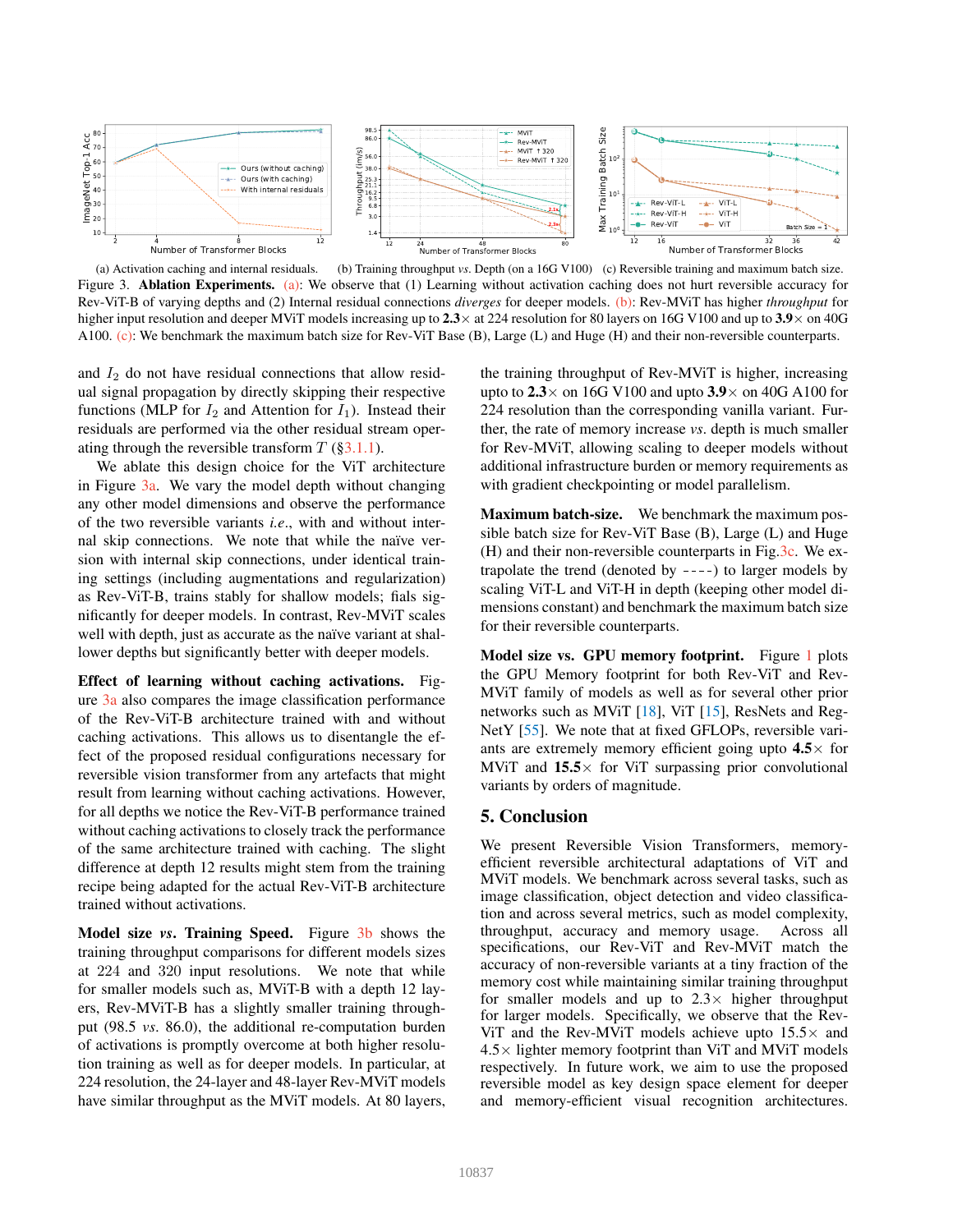# References

- <span id="page-8-8"></span>[1] Anurag Arnab, Mostafa Dehghani, Georg Heigold, Chen Sun, Mario Lučić, and Cordelia Schmid. Vivit: A video vision transformer. In *Proc. ICCV*, 2021. [2,](#page-1-0) [6](#page-5-3)
- <span id="page-8-19"></span>[2] Jens Behrmann, Will Grathwohl, Ricky TO Chen, David Duvenaud, and Jörn-Henrik Jacobsen. Invertible residual networks. In *International Conference on Machine Learning*, pages 573–582. PMLR, 2019. [2](#page-1-0)
- <span id="page-8-9"></span>[3] Gedas Bertasius, Heng Wang, and Lorenzo Torresani. Is space-time attention all you need for video understanding? In *Proc. ICCV*, 2021. [2,](#page-1-0) [6](#page-5-3)
- <span id="page-8-20"></span>[4] Robin Brügger, Christian F Baumgartner, and Ender Konukoglu. A partially reversible u-net for memory-efficient volumetric image segmentation. In *International conference on medical image computing and computer-assisted intervention*, pages 429–437. Springer, 2019. [2](#page-1-0)
- <span id="page-8-23"></span>[5] Joao Carreira and Andrew Zisserman. Quo vadis, action recognition? a new model and the kinetics dataset. In *Proc. CVPR*, 2017. [5,](#page-4-4) [6](#page-5-3)
- <span id="page-8-16"></span>[6] Bo Chang, Lili Meng, Eldad Haber, Lars Ruthotto, David Begert, and Elliot Holtham. Reversible architectures for arbitrarily deep residual neural networks. In *Proceedings of the AAAI Conference on Artificial Intelligence*, volume 32, 2018. [2](#page-1-0)
- <span id="page-8-4"></span>[7] Lili Chen, Kevin Lu, Aravind Rajeswaran, Kimin Lee, Aditya Grover, Michael Laskin, Pieter Abbeel, Aravind Srinivas, and Igor Mordatch. Decision transformer: Reinforcement learning via sequence modeling. *arXiv preprint arXiv:2106.01345*, 2021. [2](#page-1-0)
- <span id="page-8-26"></span>[8] Yunpeng Chen, Haoqi Fang, Bing Xu, Zhicheng Yan, Yannis Kalantidis, Marcus Rohrbach, Shuicheng Yan, and Jiashi Feng. Drop an octave: Reducing spatial redundancy in convolutional neural networks with octave convolution. *arXiv preprint arXiv:1904.05049*, 2019. [6](#page-5-3)
- <span id="page-8-6"></span>[9] Zhengsu Chen, Lingxi Xie, Jianwei Niu, Xuefeng Liu, Longhui Wei, and Qi Tian. Visformer: The vision-friendly transformer. In *Proc. ICCV*, 2021. [2](#page-1-0)
- <span id="page-8-10"></span>[10] Jeffrey Dean, Greg Corrado, Rajat Monga, Kai Chen, Matthieu Devin, Mark Mao, Marc'aurelio Ranzato, Andrew Senior, Paul Tucker, Ke Yang, et al. Large scale distributed deep networks. *Advances in neural information processing systems*, 25:1223–1231, 2012. [2](#page-1-0)
- <span id="page-8-22"></span>[11] Jia Deng, Wei Dong, Richard Socher, Li-Jia Li, Kai Li, and Li Fei-Fei. Imagenet: A large-scale hierarchical image database. In *Proc. CVPR*, pages 248–255. Ieee, 2009. [5](#page-4-4)
- <span id="page-8-11"></span>[12] Laurent Dinh, David Krueger, and Yoshua Bengio. Nice: Non-linear independent components estimation. *arXiv preprint arXiv:1410.8516*, 2014. [2](#page-1-0)
- <span id="page-8-12"></span>[13] Laurent Dinh, Jascha Sohl-Dickstein, and Samy Bengio. Density estimation using real nvp. *arXiv preprint arXiv:1605.08803*, 2016. [2](#page-1-0)
- <span id="page-8-7"></span>[14] Xiaoyi Dong, Jianmin Bao, Dongdong Chen, Weiming Zhang, Nenghai Yu, Lu Yuan, Dong Chen, and Baining Guo. Cswin transformer: A general vision transformer backbone with cross-shaped windows. *arXiv preprint arXiv:2107.00652*, 2021. [2,](#page-1-0) [6](#page-5-3)
- <span id="page-8-1"></span>[15] Alexey Dosovitskiy, Lucas Beyer, Alexander Kolesnikov, Dirk Weissenborn, Xiaohua Zhai, Thomas Unterthiner, Mostafa Dehghani, Matthias Minderer, Georg Heigold, Sylvain Gelly, et al. An image is worth 16x16 words: Transformers for image recognition at scale. In *Proc. ICLR*, 2021. [1,](#page-0-1) [2,](#page-1-0) [4,](#page-3-5) [5,](#page-4-4) [8](#page-7-1)
- <span id="page-8-21"></span>[16] Christian Etmann, Rihuan Ke, and Carola-Bibiane Schönlieb. iunets: Fully invertible u-nets with learnable up-and downsampling. *arXiv preprint arXiv:2005.05220*, 2020. [2](#page-1-0)
- <span id="page-8-24"></span>[17] Haoqi Fan, Yanghao Li, Bo Xiong, Wan-Yen Lo, and Christoph Feichtenhofer. Pyslowfast. [https://github.](https://github.com/facebookresearch/slowfast) [com/facebookresearch/slowfast](https://github.com/facebookresearch/slowfast), 2020. [5](#page-4-4)
- <span id="page-8-2"></span>[18] Haoqi Fan, Bo Xiong, Karttikeya Mangalam, Yanghao Li, Zhicheng Yan, Jitendra Malik, and Christoph Feichtenhofer. Multiscale vision transformers. In *Proc. ICCV*, 2021. [1,](#page-0-1) [2,](#page-1-0) [5,](#page-4-4) [6,](#page-5-3) [7,](#page-6-4) [8](#page-7-1)
- <span id="page-8-27"></span>[19] Christoph Feichtenhofer, Haoqi Fan, Jitendra Malik, and Kaiming He. SlowFast networks for video recognition. In *Proc. ICCV*, 2019. [6](#page-5-3)
- <span id="page-8-18"></span>[20] Marc Finzi, Pavel Izmailov, Wesley Maddox, Polina Kirichenko, and Andrew Gordon Wilson. Invertible convolutional networks. In *Workshop on Invertible Neural Nets and Normalizing Flows, International Conference on Machine Learning*, 2019. [2](#page-1-0)
- <span id="page-8-0"></span>[21] Amir Gholami, Zhewei Yao, Kim Sehoon, Michael W. Mahoney, and Kurt Keutzer. Ai and memory wall. *RiseLab Medium Post*, 2021. [1,](#page-0-1) [6](#page-5-3)
- <span id="page-8-14"></span>[22] Aidan N Gomez, Mengye Ren, Raquel Urtasun, and Roger B Grosse. The reversible residual network: Backpropagation without storing activations. In *Proceedings of the 31st International Conference on Neural Information Processing Systems*, pages 2211–2221, 2017. [2,](#page-1-0) [4](#page-3-5)
- <span id="page-8-5"></span>[23] Benjamin Graham, Alaaeldin El-Nouby, Hugo Touvron, Pierre Stock, Armand Joulin, Herve Jegou, and Matthijs Douze. LeViT: A vision transformer in ConvNet's clothing for faster inference. In *Proc. ICCV*, 2021. [2](#page-1-0)
- <span id="page-8-17"></span>[24] Tristan Hascoet, Quentin Febvre, Weihao Zhuang, Yasuo Ariki, and Tetsuya Takiguchi. Layer-wise invertibility for extreme memory cost reduction of cnn training. In *Proceedings of the IEEE/CVF International Conference on Computer Vision Workshops*, pages 0–0, 2019. [2](#page-1-0)
- <span id="page-8-28"></span>[25] Kaiming He, Georgia Gkioxari, Piotr Dollár, and Ross Girshick. Mask R-CNN. In *Proc. ICCV*, 2017. [7](#page-6-4)
- <span id="page-8-15"></span>[26] Kaiming He, Xiangyu Zhang, Shaoqing Ren, and Jian Sun. Delving deep into rectifiers: Surpassing human-level performance on imagenet classification. In *Proc. CVPR*, 2015. [2,](#page-1-0) [4](#page-3-5)
- <span id="page-8-3"></span>[27] Kaiming He, Xiangyu Zhang, Shaoqing Ren, and Jian Sun. Deep residual learning for image recognition. In *Proc. CVPR*, 2016. [1,](#page-0-1) [7](#page-6-4)
- <span id="page-8-25"></span>[28] Kaiming He, Xiangyu Zhang, Shaoqing Ren, and Jian Sun. Identity mappings in deep residual networks. In *Proc. ECCV*, 2016. [6](#page-5-3)
- <span id="page-8-13"></span>[29] Jonathan Ho, Xi Chen, Aravind Srinivas, Yan Duan, and Pieter Abbeel. Flow++: Improving flow-based generative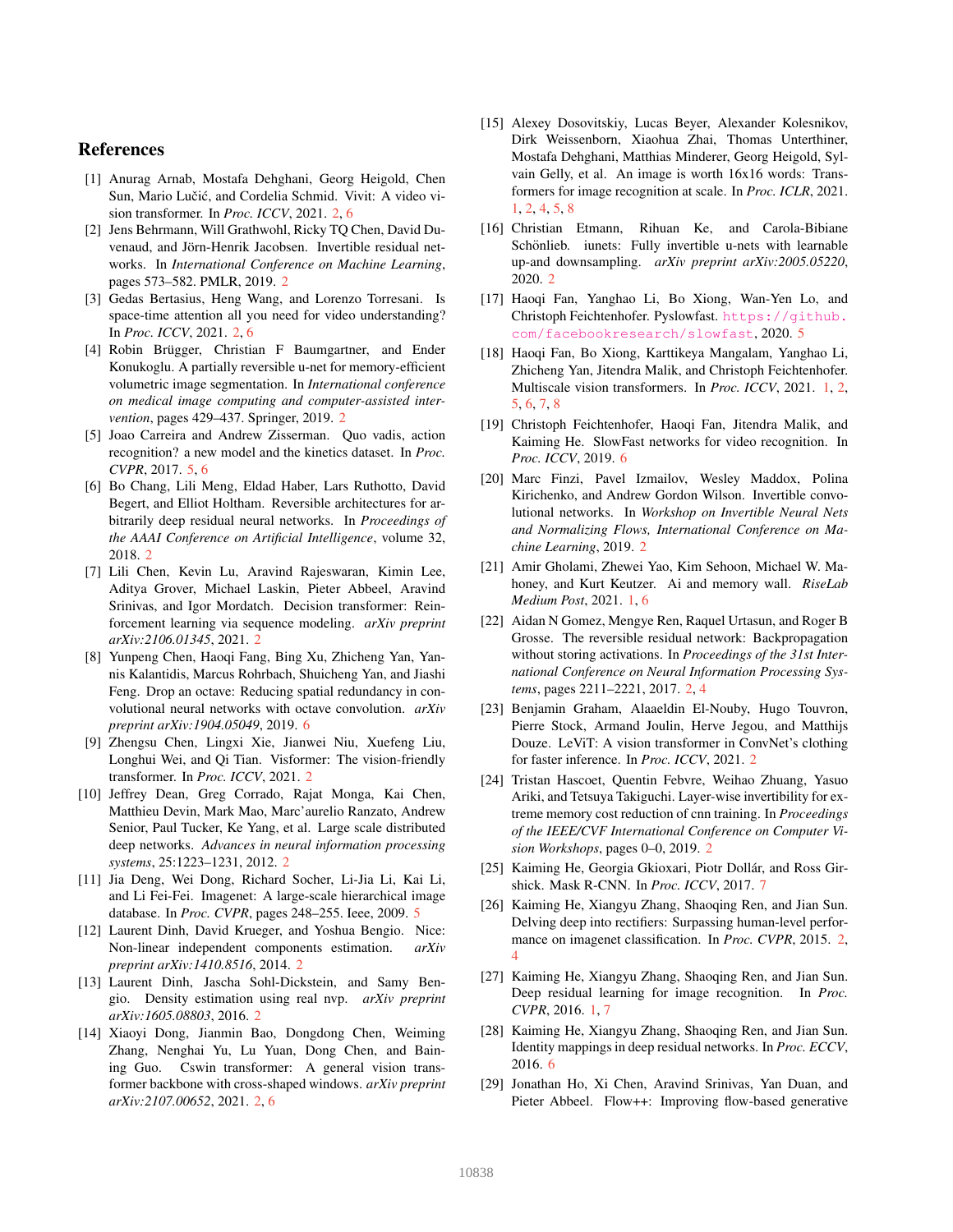models with variational dequantization and architecture design. In *International Conference on Machine Learning*, pages 2722–2730. PMLR, 2019. [2](#page-1-0)

- <span id="page-9-3"></span>[30] Mark Horowitz. 1.1 computing's energy problem (and what we can do about it). In *2014 IEEE International Solid-State Circuits Conference Digest of Technical Papers (ISSCC)*, pages 10–14. IEEE, 2014. [1](#page-0-1)
- <span id="page-9-6"></span>[31] Cheng-Zhi Anna Huang, Ashish Vaswani, Jakob Uszkoreit, Noam Shazeer, Ian Simon, Curtis Hawthorne, Andrew M Dai, Matthew D Hoffman, Monica Dinculescu, and Douglas Eck. Music transformer. *arXiv preprint arXiv:1809.04281*, 2018. [2](#page-1-0)
- <span id="page-9-18"></span>[32] Jun-Jie Huang and Pier Luigi Dragotti. Winnet: Waveletinspired invertible network for image denoising. *arXiv preprint arXiv:2109.06381*, 2021. [2](#page-1-0)
- <span id="page-9-1"></span>[33] Andrei Ivanov, Nikoli Dryden, Tal Ben-Nun, Shigang Li, and Torsten Hoefler. Data movement is all you need: A case study on optimizing transformers. *arXiv preprint arXiv:2007.00072*, 2020. [1](#page-0-1)
- <span id="page-9-7"></span>[34] Andrew Jaegle, Felix Gimeno, Andrew Brock, Andrew Zisserman, Oriol Vinyals, and Joao Carreira. Perceiver: General perception with iterative attention. *arXiv preprint arXiv:2103.03206*, 2021. [2](#page-1-0)
- <span id="page-9-26"></span>[35] Will Kay, Joao Carreira, Karen Simonyan, Brian Zhang, Chloe Hillier, Sudheendra Vijayanarasimhan, Fabio Viola, Tim Green, Trevor Back, Paul Natsev, et al. The kinetics human action video dataset. *arXiv:1705.06950*, 2017. [5,](#page-4-4) [6](#page-5-3)
- <span id="page-9-11"></span>[36] Diederik P Kingma and Prafulla Dhariwal. Glow: Generative flow with invertible 1x1 convolutions. *arXiv preprint arXiv:1807.03039*, 2018. [2](#page-1-0)
- <span id="page-9-4"></span>[37] Nikita Kitaev, Łukasz Kaiser, and Anselm Levskaya. Reformer: The efficient transformer. *arXiv preprint arXiv:2001.04451*, 2020. [1,](#page-0-1) [2](#page-1-0)
- <span id="page-9-12"></span>[38] Duo Li and Shang-Hua Gao. m-revnet: Deep reversible neural networks with momentum. *arXiv preprint arXiv:2108.05862*, 2021. [2](#page-1-0)
- <span id="page-9-25"></span>[39] Guohao Li, Matthias Müller, Bernard Ghanem, and Vladlen Koltun. Training graph neural networks with 1000 layers. *arXiv preprint arXiv:2106.07476*, 2021. [2](#page-1-0)
- <span id="page-9-5"></span>[40] Naihan Li, Shujie Liu, Yanqing Liu, Sheng Zhao, and Ming Liu. Neural speech synthesis with transformer network. In *Proceedings of the AAAI Conference on Artificial Intelligence*, volume 33, pages 6706–6713, 2019. [2](#page-1-0)
- <span id="page-9-17"></span>[41] Shanshan Li, Qiang Cai, Zhuangzi Li, Haisheng Li, Naiguang Zhang, and Jian Cao. Attention-aware invertible hashing network. In *International Conference on Image and Graphics*, pages 409–420. Springer, 2019. [2](#page-1-0)
- <span id="page-9-16"></span>[42] Shaohui Li, Ziyang Zheng, Wenrui Dai, Junni Zou, and Hongkai Xiong. Rev-ae: A learned frame set for image reconstruction. In *ICASSP 2020-2020 IEEE International Conference on Acoustics, Speech and Signal Processing (ICASSP)*, pages 1823–1827. IEEE, 2020. [2](#page-1-0)
- <span id="page-9-29"></span>[43] Tsung-Yi Lin, Piotr Dollár, Ross Girshick, Kaiming He, Bharath Hariharan, and Serge Belongie. Feature pyramid networks for object detection. In *Proceedings of the IEEE conference on computer vision and pattern recognition*, pages 2117–2125, 2017. [7](#page-6-4)
- <span id="page-9-27"></span>[44] Tsung-Yi Lin, Michael Maire, Serge Belongie, James Hays, Pietro Perona, Deva Ramanan, Piotr Dollár, and C Lawrence Zitnick. Microsoft COCO: Common objects in context. In *Proc. ECCV*, 2014. [5,](#page-4-4) [7](#page-6-4)
- <span id="page-9-15"></span>[45] Kang Liu, Dong Liu, Li Li, Ning Yan, and Houqiang Li. Semantics-to-signal scalable image compression with learned revertible representations. *International Journal of Computer Vision*, pages 1–17, 2021. [2](#page-1-0)
- <span id="page-9-19"></span>[46] Yang Liu, Zhenyue Qin, Saeed Anwar, Pan Ji, Dongwoo Kim, Sabrina Caldwell, and Tom Gedeon. Invertible denoising network: A light solution for real noise removal. In *Proceedings of the IEEE/CVF Conference on Computer Vision and Pattern Recognition*, pages 13365–13374, 2021. [2](#page-1-0)
- <span id="page-9-8"></span>[47] Ze Liu, Yutong Lin, Yue Cao, Han Hu, Yixuan Wei, Zheng Zhang, Stephen Lin, and Baining Guo. Swin transformer: Hierarchical vision transformer using shifted windows. In *Proc. CVPR*, 2022. [2,](#page-1-0) [6](#page-5-3)
- <span id="page-9-24"></span>[48] Matthew MacKay, Paul Vicol, Jimmy Ba, and Roger Grosse. Reversible recurrent neural networks. *arXiv preprint arXiv:1810.10999*, 2018. [2](#page-1-0)
- <span id="page-9-9"></span>[49] Daniel Neimark, Omri Bar, Maya Zohar, and Dotan Asselmann. Video transformer network. *arXiv preprint arXiv:2102.00719*, 2021. [2,](#page-1-0) [6](#page-5-3)
- <span id="page-9-10"></span>[50] Mandela Patrick, Dylan Campbell, Yuki M Asano, Ishan Misra Florian Metze, Christoph Feichtenhofer, Andrea Vedaldi, Jo Henriques, et al. Keeping your eye on the ball: Trajectory attention in video transformers. 2021. [2](#page-1-0)
- <span id="page-9-0"></span>[51] David A Patterson. Latency lags bandwith. *Communications of the ACM*, 47(10):71–75, 2004. [1](#page-0-1)
- <span id="page-9-22"></span>[52] Mihir Pendse, Vithursan Thangarasa, Vitaliy Chiley, Ryan Holmdahl, Joel Hestness, and Dennis DeCoste. Memory efficient 3d u-net with reversible mobile inverted bottlenecks for brain tumor segmentation. In *International MICCAI Brainlesion Workshop*, pages 388–397. Springer, 2020. [2](#page-1-0)
- <span id="page-9-21"></span>[53] Bas Peters, Eldad Haber, and Keegan Lensink. Fully reversible neural networks for large-scale surface and subsurface characterization via remote sensing. *arXiv preprint arXiv:2003.07474*, 2020. [2](#page-1-0)
- <span id="page-9-23"></span>[54] Patrick Putzky and Max Welling. Invert to learn to invert. *Advances in Neural Information Processing Systems*, 32:446– 456, 2019. [2](#page-1-0)
- <span id="page-9-2"></span>[55] Ilija Radosavovic, Raj Prateek Kosaraju, Ross Girshick, Kaiming He, and Piotr Dollár. Designing network design spaces. In *Proc. CVPR*, June 2020. [1,](#page-0-1) [6,](#page-5-3) [8](#page-7-1)
- <span id="page-9-13"></span>[56] Michael E Sander, Pierre Ablin, Mathieu Blondel, and Gabriel Peyré. Momentum residual neural networks. arXiv *preprint arXiv:2102.07870*, 2021. [2](#page-1-0)
- <span id="page-9-14"></span>[57] Yang Song, Chenlin Meng, and Stefano Ermon. Mintnet: Building invertible neural networks with masked convolutions. *arXiv preprint arXiv:1907.07945*, 2019. [2](#page-1-0)
- <span id="page-9-20"></span>[58] Bingfeng Sun and Jian Zhang. Invertible image compressive sensing. In *Chinese Conference on Pattern Recognition and Computer Vision (PRCV)*, pages 548–560. Springer, 2021. [2](#page-1-0)
- <span id="page-9-28"></span>[59] Hugo Touvron, Matthieu Cord, Matthijs Douze, Francisco Massa, Alexandre Sablayrolles, and Hervé Jégou. Training data-efficient image transformers & distillation through attention. *arXiv preprint arXiv:2012.12877*, 2020. [6](#page-5-3)